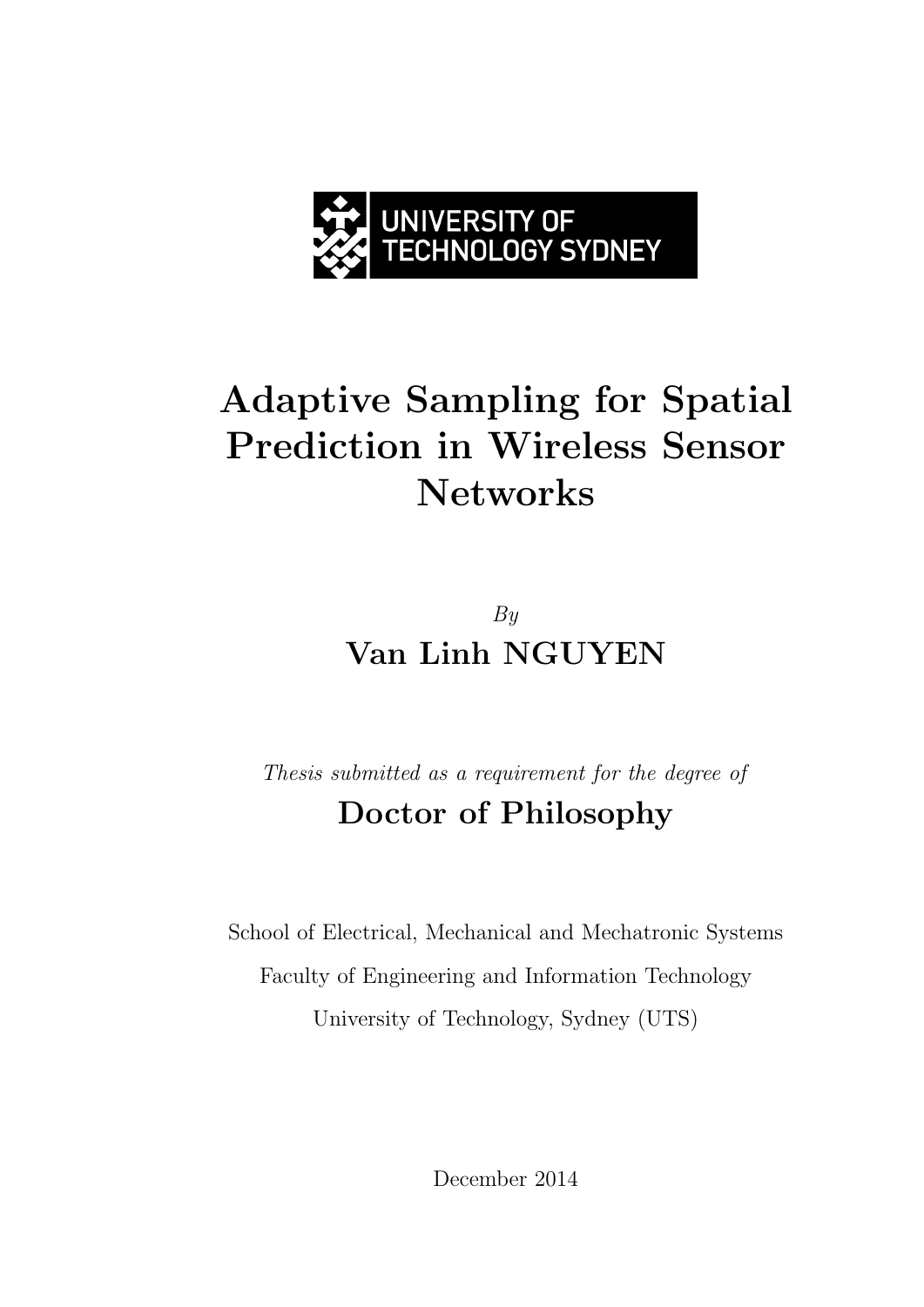## **Certificate of Original Authorship**

I, Van Linh Nguyen, certify that the work in this thesis has not previously been submitted for a degree nor has it been submitted as part of requirements for a degree except as fully acknowledged within the text.

I also certify that the thesis has been written by me. Any help that I have received in my research work and the preparation of the thesis itself has been acknowledged. In addition, I certify that all information sources and literature used are indicated in the thesis.

Signature of Student:

Date: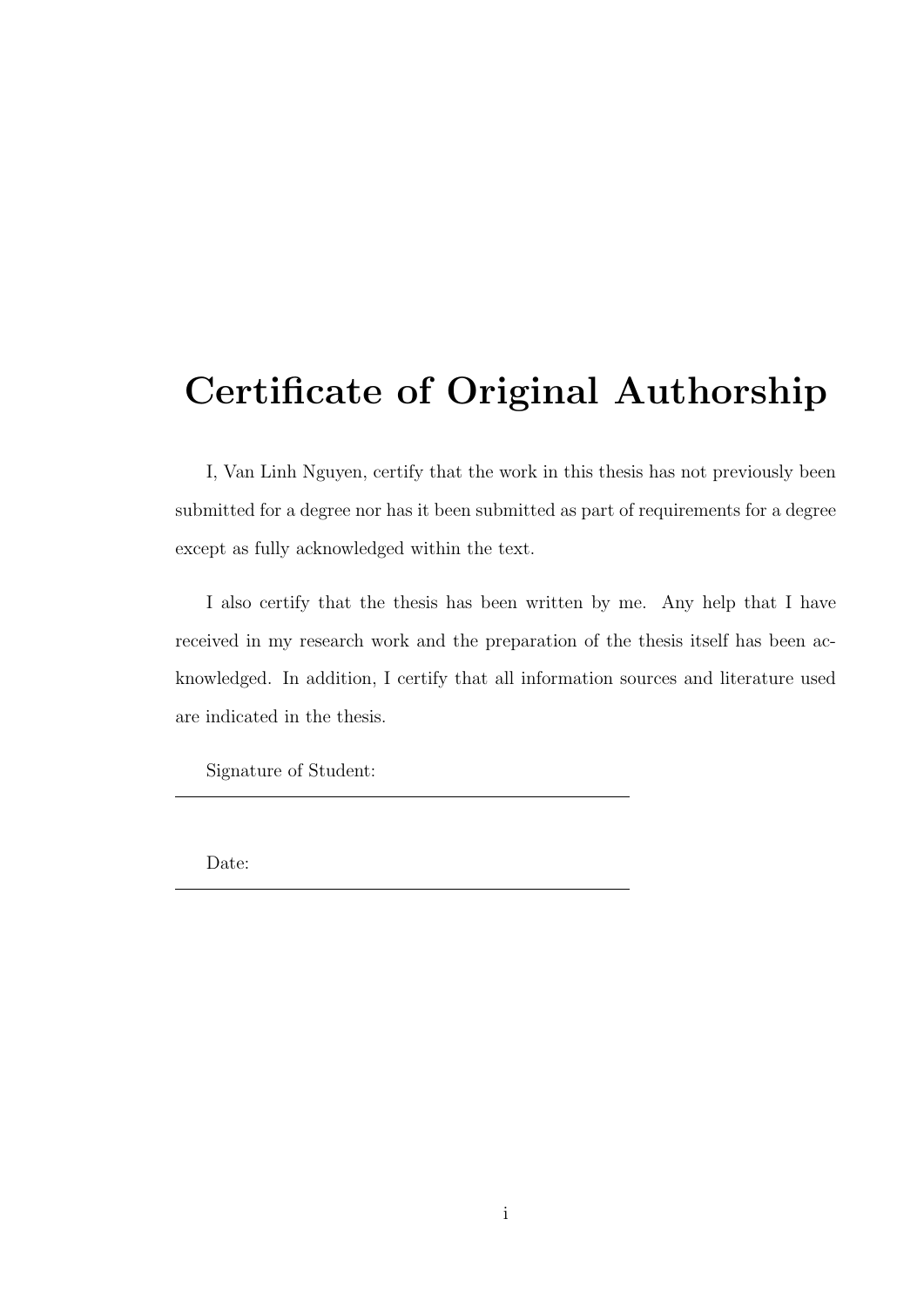## Acknowledgements

I would like to thank everybody who have helped me to accomplish this thesis. First and foremost, I would like to express my deepest gratitude to my principal supervisor, Associate Professor Sarath Kodagoda, who has always been a great mentor, giving me tremendously valuable suggestions, thoughtful guidance, and continuous support throughout past years. The accomplishment of this thesis would not have been possible without his invaluable advice.

I am sincerely grateful to my co-supervisor, Professor Gamini Dissanayake, for his research expertise and deep insight from face-to-face meetings at the beginning of my study having inspired me in selecting my research topic. I am thankful to Dr Ravindra Ranasinghe, who is also my co-supervisor, for informative comments and technical advice he has provided in group meetings and individual discussions.

I would like to express my deeply gratitude to my former supervisor at Vietnam National University of Agriculture, Dr. Duong Van Nguyen, now in Ministry of Education and Training, Vietnam for his support and advice on both research and a real life.

I would also like to thank the Vietnam International Education Development (VIED) for having offered me a PhD scholarship and having introduced me to the VIED-UTS joint scholarship. Without this scholarship, I would never have been able to create this thesis at this point.

I am indebted to the Vice-Chancellor's Postgraduate Research Student Conference Funding and the Faculty of Engineering and Information Technology (FEIT) Travel Funding committees for their generous financial support for my conference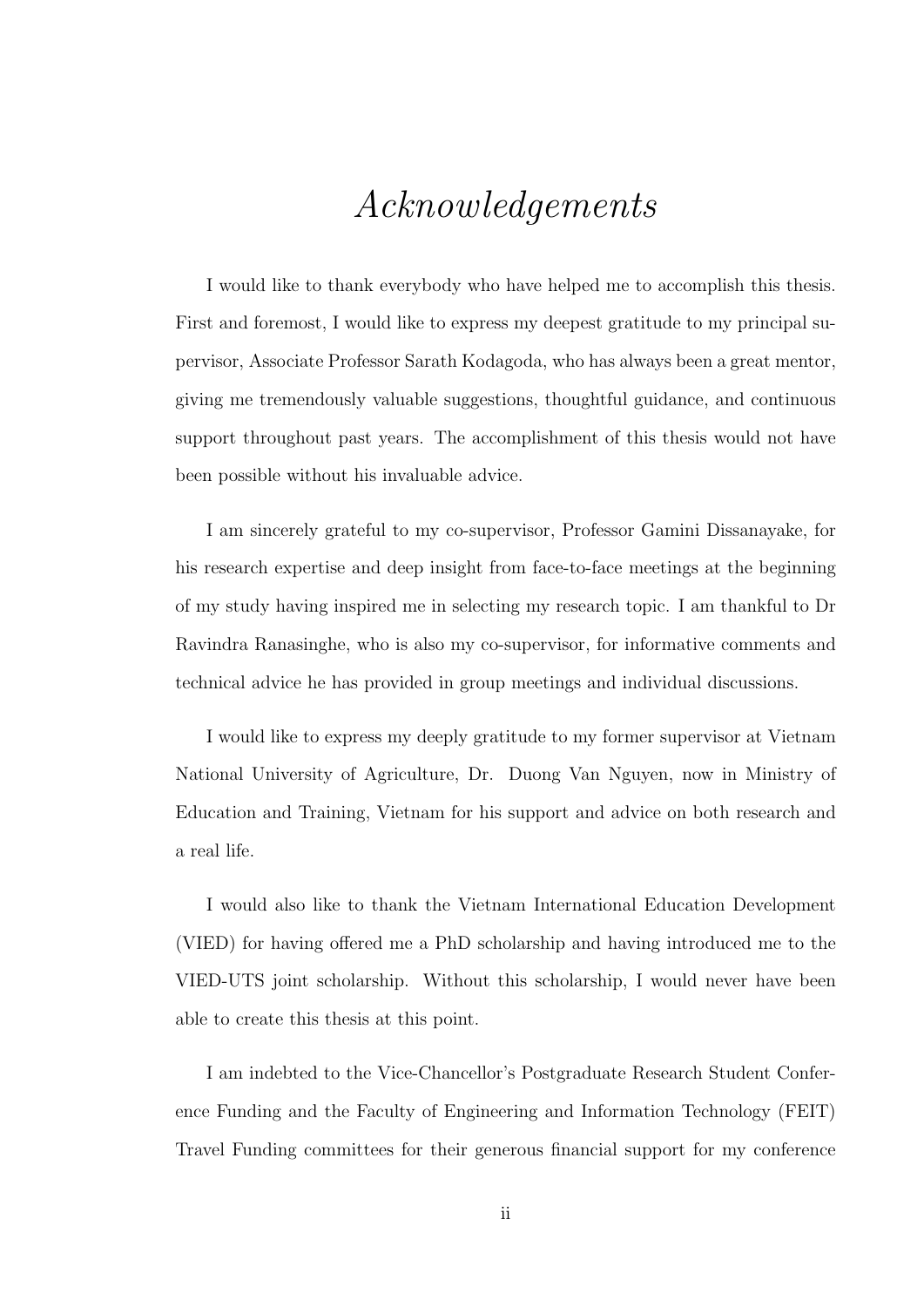#### Acknowledgements

trips. I would also send many thanks to the officers at the Research and Development Office, FEIT for their dedicated assistance.

I am very keen to appreciate the rest of the team at the Center for Autonomous Systems (CAS) for their help and support. Through many interesting discussions and seminars, I have learned so much about doing research and being part of scientific community.

I would like to extend further my thanks to the experts from the Sydney Water, including Heriberto Bustamante, Dammika Vitanage, Tung Nguyen, and Nur Nobi for giving me good advice from face-to-face and email meetings and providing me with the data sets for my simulated experiments.

Last but not least, I cannot thank enough my parents and my parents-in-law for always being there for me and for letting me choose my way. A very special thank goes to my beloved spouse, Huong, for her endless love, patience, and encouragement. In particular, my heartfelt gratitude is towards my daughter, Giang, for being part of my life.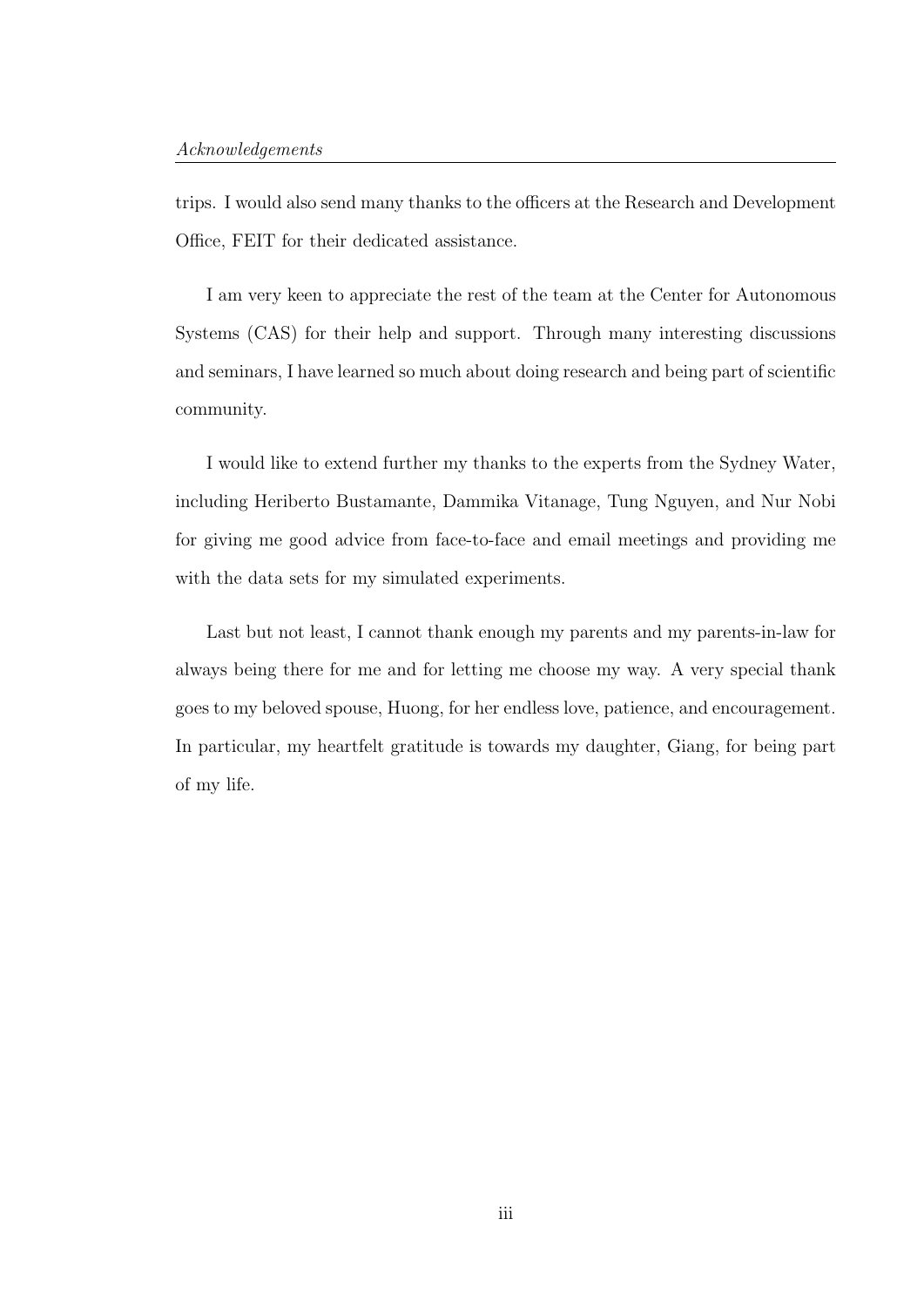# **Contents**

| <b>Certificate of Original Authorship</b> | $\mathbf{i}$ |
|-------------------------------------------|--------------|
| <b>Acknowledgements</b>                   | ii           |
| <b>Contents</b>                           | iv           |
| <b>List of Figures</b>                    | viii         |
| <b>Acronyms and Abbreviations</b>         | xii          |
| Abstract                                  | xiv          |

| $\mathbf{1}$ |         | Introduction                              | 1  |
|--------------|---------|-------------------------------------------|----|
|              | 1.1     |                                           |    |
|              | 1.2     |                                           |    |
|              | 1.3     |                                           |    |
|              | 1.4     |                                           |    |
|              | 1.5     |                                           |    |
|              | $1.6\,$ |                                           |    |
| $\bf{2}$     |         | <b>Notations and Preliminaries</b>        | 16 |
|              | 2.1     |                                           |    |
|              | 2.2     |                                           |    |
|              | 2.3     |                                           |    |
|              |         |                                           |    |
|              |         |                                           |    |
|              | 2.4     |                                           |    |
|              | 2.5     |                                           |    |
|              | 2.6     | Mobile Robotic Wireless Sensor Network 24 |    |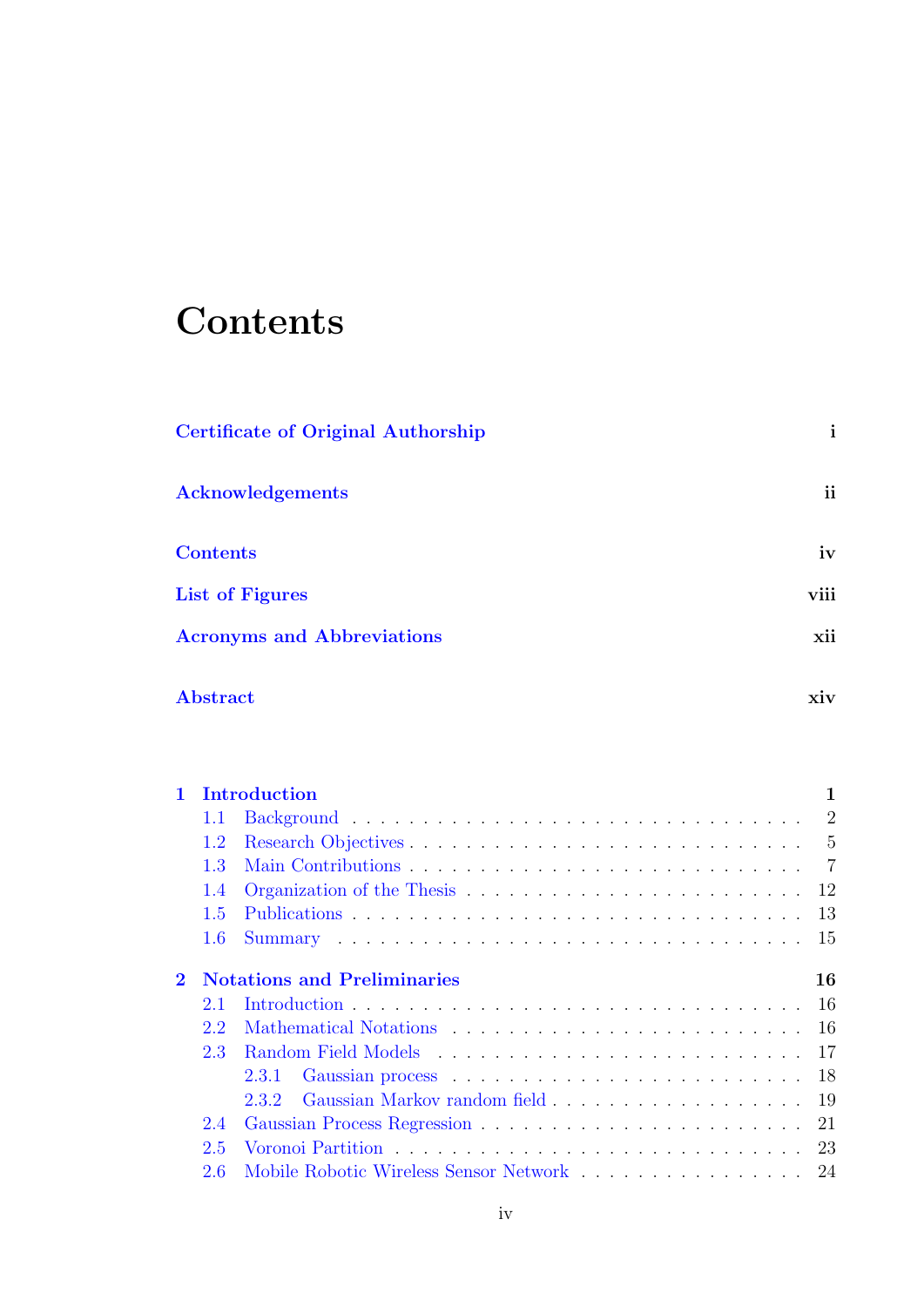|                         |     | 25<br>2.6.1                                                                                                            |
|-------------------------|-----|------------------------------------------------------------------------------------------------------------------------|
|                         |     | 26<br>2.6.2                                                                                                            |
|                         | 2.7 | 27                                                                                                                     |
|                         | 2.8 | 29                                                                                                                     |
| $\bf{3}$                |     | 30<br><b>Literature Review</b>                                                                                         |
|                         | 3.1 | 30                                                                                                                     |
|                         | 3.2 | 30                                                                                                                     |
|                         |     | 31<br>3.2.1                                                                                                            |
|                         |     | 32<br>3.2.2                                                                                                            |
|                         | 3.3 | Sensor Placement in MRWSNs<br>34                                                                                       |
|                         |     | 35<br>3.3.1                                                                                                            |
|                         |     | Sensor placement for spatial prediction<br>36<br>3.3.2                                                                 |
|                         | 3.4 | 39                                                                                                                     |
|                         | 3.5 | 41                                                                                                                     |
| $\overline{\mathbf{4}}$ |     | 42<br><b>Sensor Selection for Spatial Prediction</b>                                                                   |
|                         | 4.1 | 42                                                                                                                     |
|                         | 4.2 | 44                                                                                                                     |
|                         | 4.3 | 47<br>Sensor Selection in Unconstrained Environment                                                                    |
|                         |     | 47<br>4.3.1                                                                                                            |
|                         |     | 49<br>Simulated annealing based sensor selection<br>4.3.2                                                              |
|                         |     | 50<br>Simulated annealing technique<br>4.3.2.1<br>$\mathcal{A}$ , and a set of the set of the set of the $\mathcal{A}$ |
|                         |     | Simulated annealing based algorithm<br>51<br>4.3.2.2                                                                   |
|                         | 4.4 | 53<br>Sensor Selection in Constrained Environment                                                                      |
|                         |     | 54<br>4.4.1                                                                                                            |
|                         |     | Hydrogen sulphide model as a multivariate normal<br>4.4.1.1                                                            |
|                         |     | 55                                                                                                                     |
|                         |     | Spatial distribution of hydrogen sulphide model us-<br>4.4.1.2                                                         |
|                         |     | 56                                                                                                                     |
|                         |     | 58<br>Mutual information based sensor selection<br>4.4.2                                                               |
|                         |     | Mutual information function<br>59<br>4.4.2.1                                                                           |
|                         |     | Mutual information based algorithm<br>60<br>4.4.2.2                                                                    |
|                         | 4.5 | 62                                                                                                                     |
|                         |     | 63<br>4.5.1                                                                                                            |
|                         |     | 63<br>Indoor environment<br>4.5.1.1                                                                                    |
|                         |     | 67<br>Outdoor environment<br>4.5.1.2                                                                                   |
|                         |     | 73<br>4.5.2                                                                                                            |
|                         | 4.6 | 79                                                                                                                     |
| $\bf{5}$                |     | <b>Sensor Placement for Spatial Prediction using Gaussian Processes</b><br>-81                                         |
|                         | 5.1 | 81                                                                                                                     |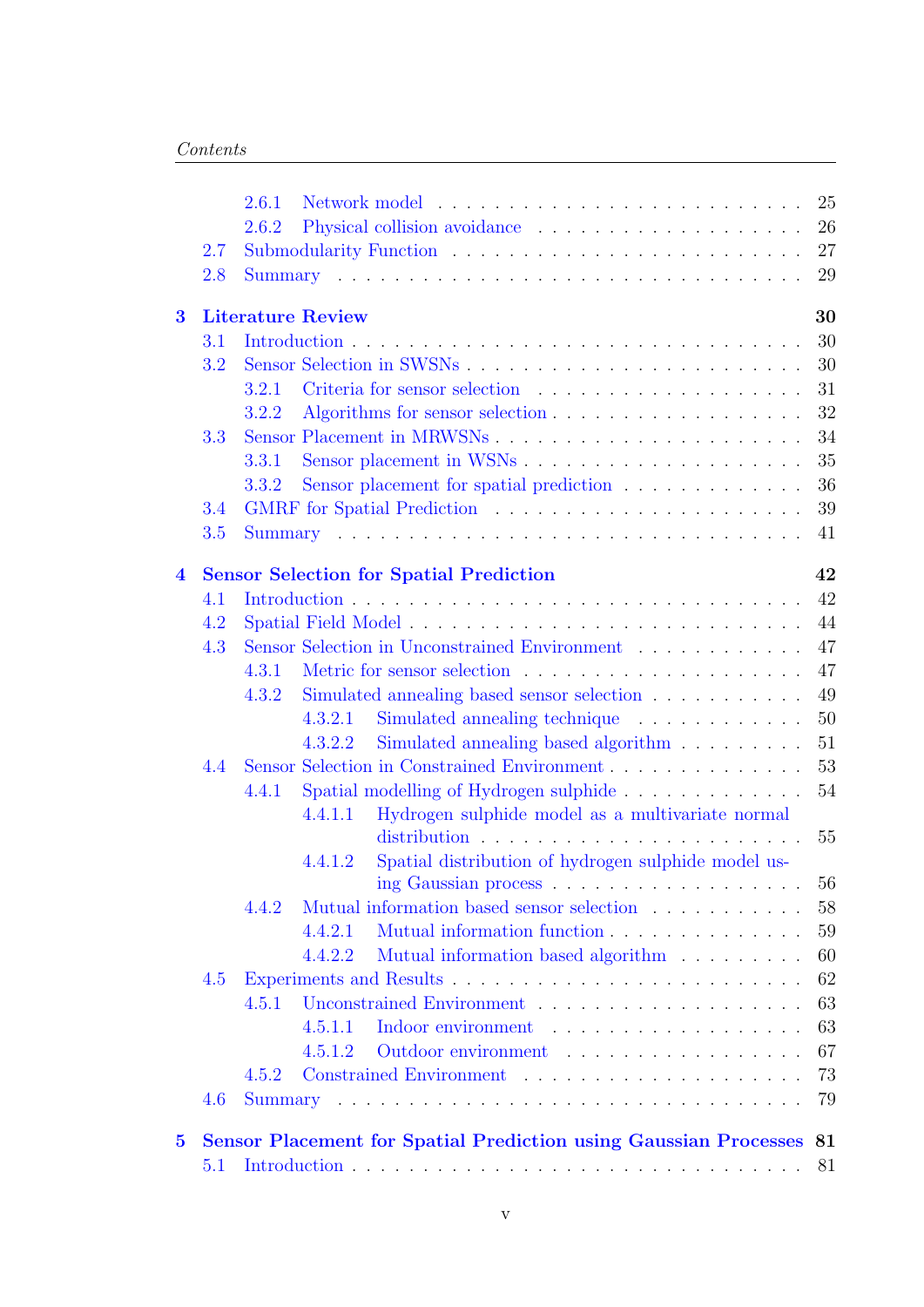|   | 5.2 |       |                                                                                                                                                                                                                               | 84  |
|---|-----|-------|-------------------------------------------------------------------------------------------------------------------------------------------------------------------------------------------------------------------------------|-----|
|   | 5.3 |       |                                                                                                                                                                                                                               | 86  |
|   |     | 5.3.1 |                                                                                                                                                                                                                               | 87  |
|   |     | 5.3.2 | Locational optimization based sampling approach                                                                                                                                                                               | 90  |
|   |     |       | Centroidal Voronoi tessellation<br>5.3.2.1                                                                                                                                                                                    | 90  |
|   |     |       | Locational optimization based algorithm<br>5.3.2.2                                                                                                                                                                            | 93  |
|   |     | 5.3.3 | Entropy based sampling approach                                                                                                                                                                                               | 96  |
|   |     |       | 5.3.3.1                                                                                                                                                                                                                       | 97  |
|   |     |       | Adaptive sampling strategy 98<br>5.3.3.2                                                                                                                                                                                      |     |
|   |     |       | Stopping Criterion Based on Lower Bound 104<br>5.3.3.3                                                                                                                                                                        |     |
|   | 5.4 |       |                                                                                                                                                                                                                               |     |
|   |     | 5.4.1 | Distributed computation tools 108                                                                                                                                                                                             |     |
|   |     |       | Jacobi over-relaxation approach 109<br>5.4.1.1                                                                                                                                                                                |     |
|   |     |       | Discrete-time average consensus approach $\dots \dots 110$<br>5.4.1.2                                                                                                                                                         |     |
|   |     | 5.4.2 | Distributed Gaussian inference $\dots \dots \dots \dots \dots \dots \dots \dots \dots 110$                                                                                                                                    |     |
|   |     | 5.4.3 | Distributed estimators in MRWSNs over time 113                                                                                                                                                                                |     |
|   |     |       | Distributed parameters learning 114<br>5.4.3.1                                                                                                                                                                                |     |
|   |     |       | Predicted means and variances 116<br>5.4.3.2                                                                                                                                                                                  |     |
|   |     | 5.4.4 |                                                                                                                                                                                                                               |     |
|   | 5.5 |       |                                                                                                                                                                                                                               |     |
|   |     | 5.5.1 |                                                                                                                                                                                                                               |     |
|   |     | 5.5.2 |                                                                                                                                                                                                                               |     |
|   | 5.6 |       |                                                                                                                                                                                                                               |     |
| 6 |     |       | <b>Spatial Estimation using Gaussian Markov Random Field</b>                                                                                                                                                                  | 132 |
|   | 6.1 |       |                                                                                                                                                                                                                               |     |
|   | 6.2 |       |                                                                                                                                                                                                                               |     |
|   | 6.3 |       | Spatial Predictive Inference via GMRF 138                                                                                                                                                                                     |     |
|   |     | 6.3.1 | The SPDE approach $\dots \dots \dots \dots \dots \dots \dots \dots \dots \dots \dots 138$                                                                                                                                     |     |
|   |     | 6.3.2 | Centralized prediction schemes 140                                                                                                                                                                                            |     |
|   |     | 6.3.3 | Distributed prediction schemes 142                                                                                                                                                                                            |     |
|   |     | 6.3.4 |                                                                                                                                                                                                                               |     |
|   |     |       | Centralized learning 146<br>6.3.4.1                                                                                                                                                                                           |     |
|   |     |       | Distributed learning 147<br>6.3.4.2                                                                                                                                                                                           |     |
|   | 6.4 |       |                                                                                                                                                                                                                               |     |
|   |     | 6.4.1 |                                                                                                                                                                                                                               |     |
|   |     | 6.4.2 | Centralized sampling strategy expansion of the state of the state of the state of the state of the state of the state of the state of the state of the state of the state of the state of the state of the state of the state |     |
|   |     | 6.4.3 | Distributed sampling strategy $\dots \dots \dots \dots \dots \dots \dots \dots \dots \dots \dots 154$                                                                                                                         |     |
|   | 6.5 |       |                                                                                                                                                                                                                               |     |
|   |     | 6.5.1 |                                                                                                                                                                                                                               |     |
|   |     | 6.5.2 |                                                                                                                                                                                                                               |     |
|   | 6.6 |       |                                                                                                                                                                                                                               |     |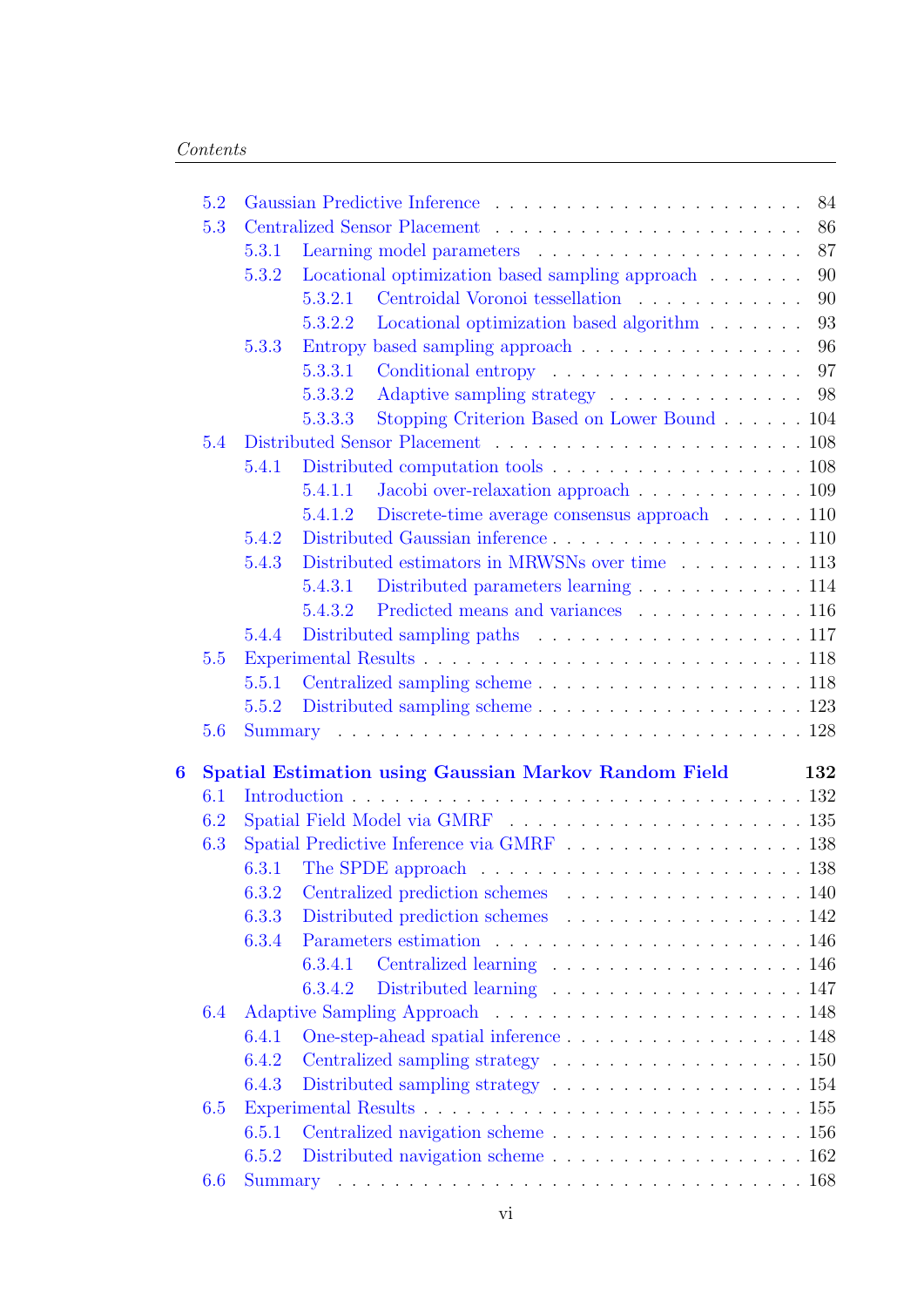|  | <b>Conclusions and Future Research</b> | 169 |
|--|----------------------------------------|-----|
|  | A Mathematical Background              | 173 |
|  |                                        |     |
|  | <b>B</b> Information Theory            | 176 |

### **Bibliography 177**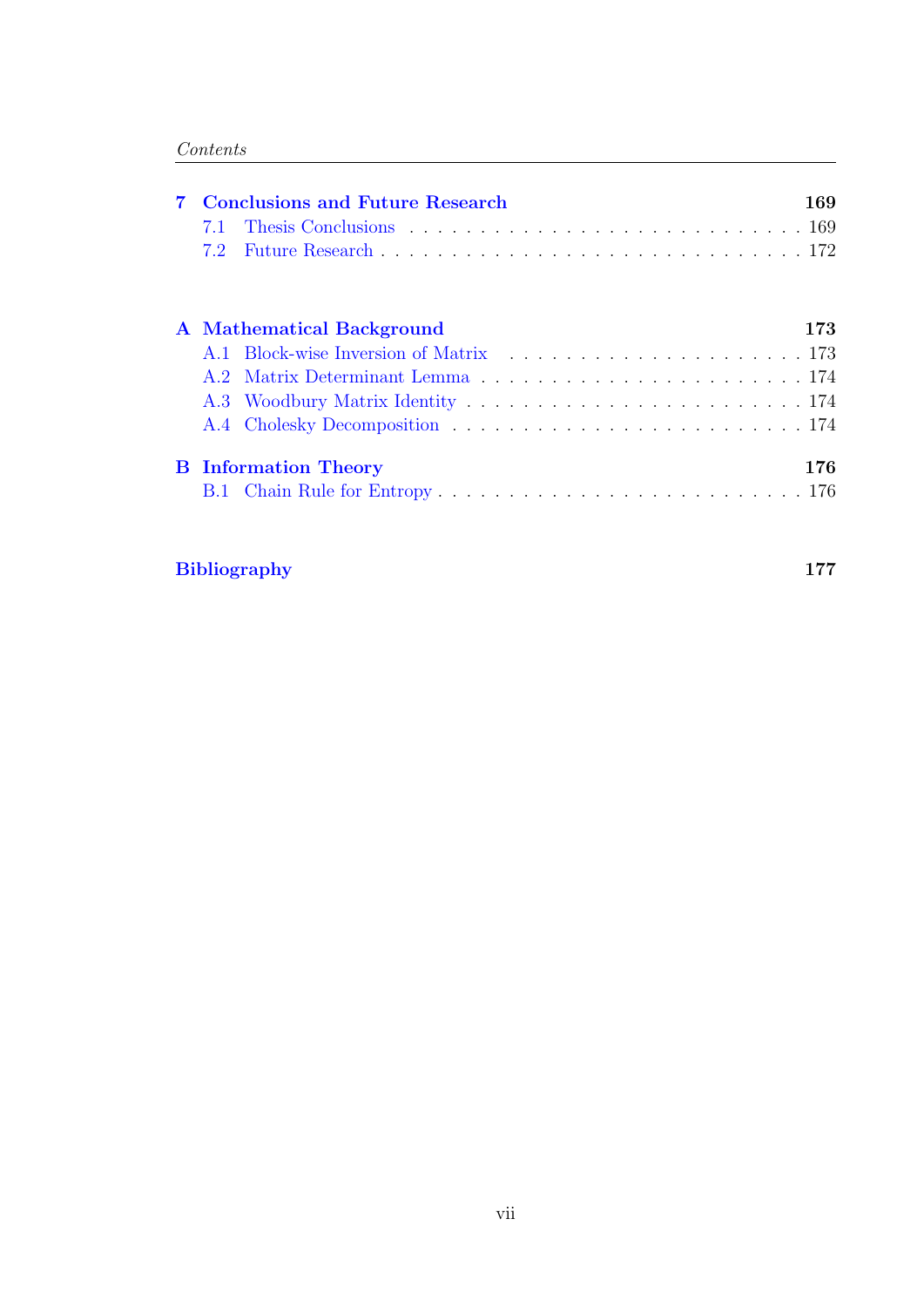# **List of Figures**

| 2.1        | Predicted rainfall $(1/10th$ of a mm) in Switzerland: (a) Posterior<br>mean, (b) Posterior variance. Colour bars represent range of rainfall.<br>X Coord and Y Coord are in km.                                                                                                                                                                                                                                                                                                                                                                                                                                                                   | 23 |
|------------|---------------------------------------------------------------------------------------------------------------------------------------------------------------------------------------------------------------------------------------------------------------------------------------------------------------------------------------------------------------------------------------------------------------------------------------------------------------------------------------------------------------------------------------------------------------------------------------------------------------------------------------------------|----|
| 2.2        | Allowable movement regions of sensors at time step $t$ (red) versus<br>Voronoi cells (blue)                                                                                                                                                                                                                                                                                                                                                                                                                                                                                                                                                       | 28 |
| 4.1        | Boundary constraints in a sewer system: Although 'A' and 'B' are<br>proximally located, the $H_2S$ contents are "isolated" from each other                                                                                                                                                                                                                                                                                                                                                                                                                                                                                                        | 57 |
| 4.2        | A deployment of a sensor network with 54 nodes at the Intel Berkeley<br>research lab                                                                                                                                                                                                                                                                                                                                                                                                                                                                                                                                                              | 63 |
| 4.3        | Average root mean square errors of temperature distribution of the<br>Intel Berkeley research lab<br>.                                                                                                                                                                                                                                                                                                                                                                                                                                                                                                                                            | 64 |
| 4.4        | Deploying sensors densely in the center: Square - the locations se-<br>lected by using SA based algorithm; diamond - the locations selected<br>by using direct greedy method; pentagon - the locations selected by<br>using mutual information approach; and triangle - the locations se-<br>lected by using entropy technique. X Coord and Y Coord are in m.                                                                                                                                                                                                                                                                                     | 65 |
| 4.5        | Average root mean square errors of densely central deployment.                                                                                                                                                                                                                                                                                                                                                                                                                                                                                                                                                                                    | 66 |
| 4.6        | Deploying sensors densely in the boundary: Square - the locations se-<br>lected by using SA based algorithm; diamond - the locations selected<br>by using direct greedy method; pentagon - the locations selected by<br>using mutual information approach; and triangle - the locations se-                                                                                                                                                                                                                                                                                                                                                       |    |
|            | lected by using entropy technique. X Coord and Y Coord are in m.                                                                                                                                                                                                                                                                                                                                                                                                                                                                                                                                                                                  | 67 |
| 4.7        | Average root mean square errors of densely border deployment                                                                                                                                                                                                                                                                                                                                                                                                                                                                                                                                                                                      | 68 |
| 4.8<br>4.9 | Average root mean square errors of Swiss rainfall data<br>Deploying gauges and prediction of rainfall $(1/10th)$ of a mm using all<br>gauges. (a) Entire 100 gauges deployment throughout Switzerland;<br>(b) Chosen gauges deployment of 30 sensor locations selected by using<br>SA based algorithm (square), using direct greedy method (diamond),<br>using mutual information approach (pentagon), and using entropy<br>technique (triangle); (c) Predicted rainfall means using all gauges;<br>(d) Predicted rainfall variance using all gauges. Colour bar in (c)<br>represents range of rainfall, but colour bar in (d) describes range of | 68 |
|            | errors. X Coord and Y Coord are in km.                                                                                                                                                                                                                                                                                                                                                                                                                                                                                                                                                                                                            | 69 |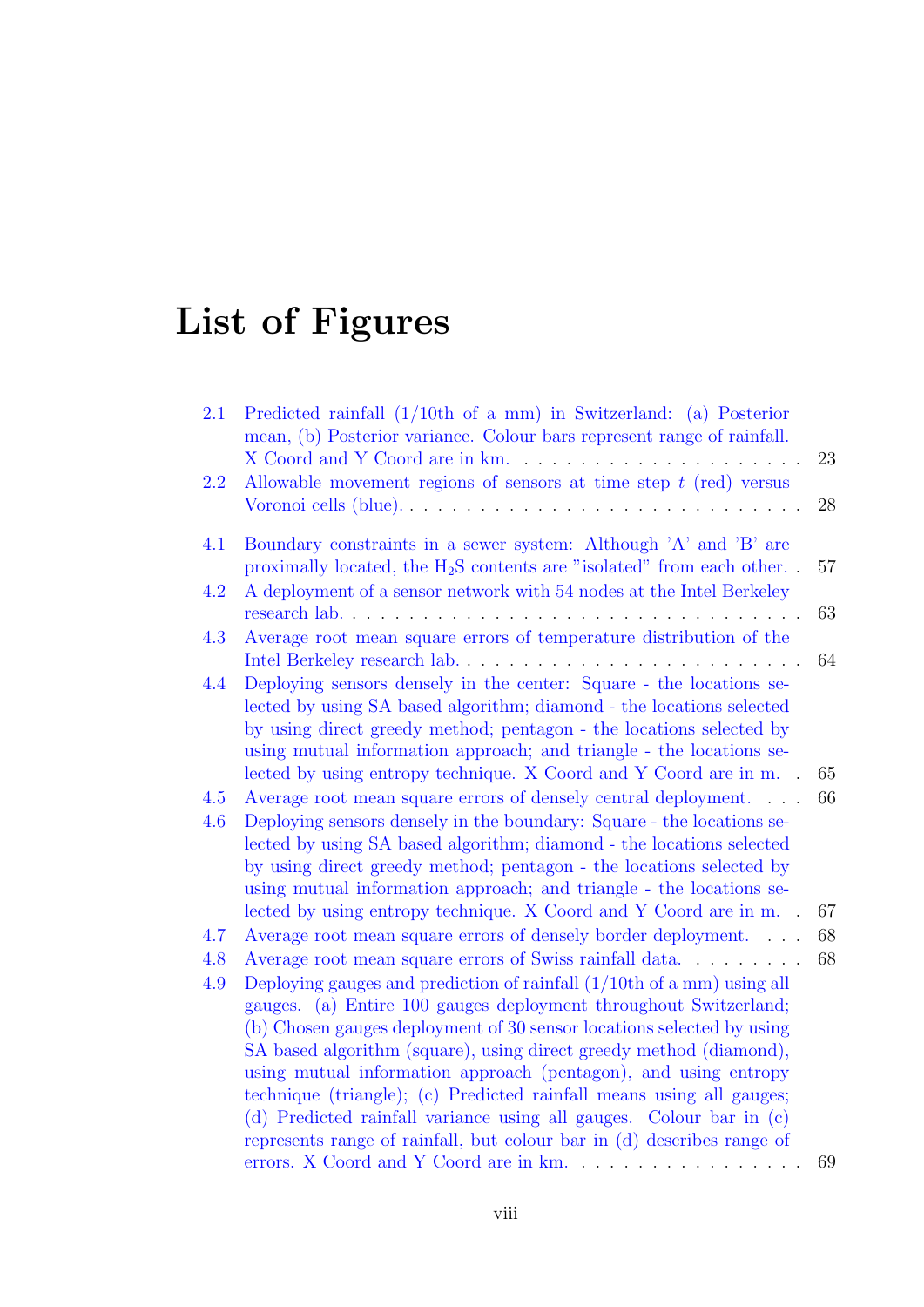|     | 4.10 Comparisons of the Swiss rainfall $(1/10th)$ of a mm predicted means<br>using 30 best sensors obtained by (a) SA based algorithm, (b) direct<br>greedy approximation method, (c) mutual information approach, and<br>(d) entropy technique. Colour bars illustrate range of rainfall. X<br>Coord and Y Coord are in km.<br>.                                                                                                                            | 70  |
|-----|--------------------------------------------------------------------------------------------------------------------------------------------------------------------------------------------------------------------------------------------------------------------------------------------------------------------------------------------------------------------------------------------------------------------------------------------------------------|-----|
|     | 4.11 Comparisons of the Swiss rainfall $(1/10th$ of a mm) predicted vari-<br>ances using 30 best sensors obtained by (a) SA based algorithm,<br>(b) direct greedy approximation method, (c) mutual information ap-<br>proach, and (d) entropy technique. Colour bars demonstrate range of<br>errors. X Coord and Y Coord are in km.                                                                                                                          | 71  |
|     | 4.12 Average root mean square errors of solid calcium ingredient. Results<br>of the greedy and MI based approaches mostly overlap. $\dots \dots$                                                                                                                                                                                                                                                                                                             | 72  |
|     | 4.13 Forced ventilation zone in the North Head system, Sydney Water<br>4.14 (a) The gas phase $H_2S$ field. The predicted field using (b) 50, (c)<br>40, (d) 30 gas sensors, respectively. Colour bars represent range of                                                                                                                                                                                                                                    | 74  |
|     | hydrogen sulfide in ppm                                                                                                                                                                                                                                                                                                                                                                                                                                      | 75  |
|     | 4.15 The $H_2S$ predictions at particular locations using (a) 50, (b) 40, (c)<br>$30$ gas sensors, respectively. $\dots \dots \dots \dots \dots \dots \dots \dots$                                                                                                                                                                                                                                                                                           | 76  |
|     | 4.16 The results for $H_2S$ prediction. Root mean square errors.                                                                                                                                                                                                                                                                                                                                                                                             | 77  |
| 5.1 |                                                                                                                                                                                                                                                                                                                                                                                                                                                              | 88  |
| 5.2 | Estimated model parameters: (a) $\sigma^2$ , (b) $\phi$ and (c) $\tau^2$ .                                                                                                                                                                                                                                                                                                                                                                                   | 89  |
| 5.3 | True field of spatial temperature. Colour bar shows range of temper-<br>ature.                                                                                                                                                                                                                                                                                                                                                                               |     |
| 5.4 | Conditional entropies $H(\hat{y}_{t+1} y_{1:t})$ in the networks of 5, 10, 20 sensors,                                                                                                                                                                                                                                                                                                                                                                       | 120 |
| 5.5 | The predicted field (a) at time $t = 19$ using $N = 5$ sensors, (c) at<br>time $t = 12$ using $N = 10$ sensors, and (e) at time $t = 6$ using $N = 20$<br>sensors. The predicted error variances and the sampling paths (b) at<br>time $t = 19$ using $N = 5$ sensors, (d) at time $t = 12$ using $N = 10$<br>sensors, and (f) at time $t = 6$ using $N = 20$ sensors. Colour bars in<br>left-wise column represent range of temperature, and colour bars in |     |
|     |                                                                                                                                                                                                                                                                                                                                                                                                                                                              |     |
| 5.6 | Comparison of the predicted error variances and the sampling paths<br>between (a) locational optimization and (b) entropy based approaches.                                                                                                                                                                                                                                                                                                                  |     |
|     |                                                                                                                                                                                                                                                                                                                                                                                                                                                              |     |
| 5.7 | The globally estimated: (a) mean parameter $\beta_0$ (b) marginal variance                                                                                                                                                                                                                                                                                                                                                                                   |     |
|     | $\sigma^2$ , (c) bandwidth of the kernel $\phi$ , and (d) noise variance $\tau^2$                                                                                                                                                                                                                                                                                                                                                                            | 124 |
| 5.8 | The true field of the soil organic matter. Percentage of the soil organic                                                                                                                                                                                                                                                                                                                                                                                    |     |
|     |                                                                                                                                                                                                                                                                                                                                                                                                                                                              |     |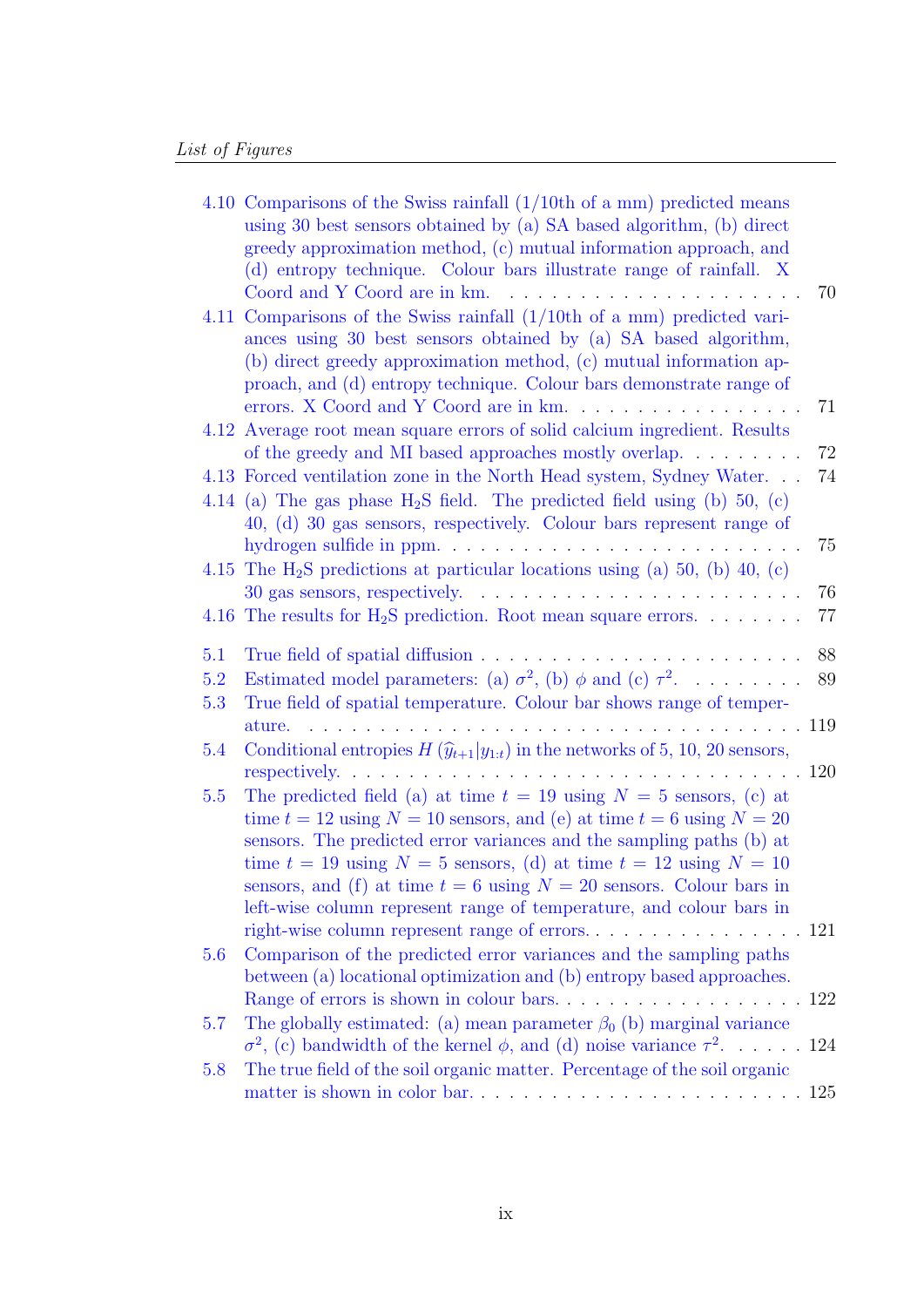| 5.9     | The column-wise pairs compare the predicted fields obtained by dis-<br>tributed and centralized approaches at times (a) and (c) $t = 1$ , (b)<br>and (d) $t = 5$ . Percentage of the soil organic matter is shown in color<br>$bar.$ $\ldots$ $\ldots$                                                                                                                                                                                                                                              |      |
|---------|-----------------------------------------------------------------------------------------------------------------------------------------------------------------------------------------------------------------------------------------------------------------------------------------------------------------------------------------------------------------------------------------------------------------------------------------------------------------------------------------------------|------|
| 5.9     | The column-wise pairs compare the predicted fields obtained by dis-<br>tributed and centralized approaches at times (e) and (g) $t = 10$ , (f)<br>and (h) $t = 15$ . Percentage of the soil organic matter is shown in                                                                                                                                                                                                                                                                              | .127 |
|         | 5.10 The globally predicted variances and the sampling paths at times (a)<br>$t = 1$ , (b) $t = 5$ , (c) $t = 10$ , and (d) $t = 15$ . Range of errors is                                                                                                                                                                                                                                                                                                                                           |      |
|         | 5.12 Convergences of the DAC algorithms of different sensors at time step<br>10: (a) estimated mean parameter $\beta_0$ of sensor 18, (b) estimated<br>marginal variance $\sigma^2$ of sensor 7, (c) estimated bandwidth of the                                                                                                                                                                                                                                                                     |      |
|         | kernel $\phi$ of sensor 15, and (d) estimated noise variance of sensor 8. 131                                                                                                                                                                                                                                                                                                                                                                                                                       |      |
| 6.1     | The spatial field $\mathcal{Q} \subset \mathbb{R}^2$ . Voronoi cells are partitioned by dash red<br>lines and a mesh of a triangulation is created by solid blue lines. $\ldots$ 136                                                                                                                                                                                                                                                                                                                |      |
| 6.2     | The true field of the numerically generated data set. Range of the                                                                                                                                                                                                                                                                                                                                                                                                                                  |      |
| 6.3     | The results for numerically generated field in Case 1: The predicted<br>fields at time (a) $t = 1$ , (b) $t = 10$ , and (c) $t = 20$ . Range of the fields                                                                                                                                                                                                                                                                                                                                          |      |
| 6.4     | The results for numerically generated field in Case 1: The predicted<br>variances in the field at time (a) $t = 1$ , (b) $t = 10$ , and (c) $t = 20$ .<br>Range of the errors is demonstrated in color bars. The sampling paths<br>for MRWSs up to time steps 1, 10 and 20, respectively, are illustrated<br>by white circles, where current mobile sensor locations are shown in                                                                                                                   |      |
| $6.5\,$ | white $\frac{1}{100}$ $\frac{1}{100}$ $\frac{1}{100}$ $\frac{1}{100}$ $\frac{1}{100}$ $\frac{1}{100}$ $\frac{1}{100}$ $\frac{1}{100}$ $\frac{1}{100}$ $\frac{1}{100}$ $\frac{1}{100}$ $\frac{1}{100}$ $\frac{1}{100}$ $\frac{1}{100}$ $\frac{1}{100}$ $\frac{1}{100}$ $\frac{1}{100}$ $\frac{1}{100}$<br>$\ldots$ . 160<br>$\mathbf{L}$ and $\mathbf{L}$<br>The sampling paths for MRWSs up to time step 20 are illustrated<br>by white circles, where current mobile sensor locations are shown in |      |
|         |                                                                                                                                                                                                                                                                                                                                                                                                                                                                                                     |      |
| 6.6     | The root mean square errors for numerically generated field at differ-                                                                                                                                                                                                                                                                                                                                                                                                                              |      |
| 6.7     | The results for agricultural field: The model parameters of GMRF are<br>estimated by centralized and distributed approaches proposed. These                                                                                                                                                                                                                                                                                                                                                         |      |
|         | parameters are (a) mean parameter $\beta_0$ , (b) $\log(\tau)$ , and (c) $\log(\kappa)$ . 163                                                                                                                                                                                                                                                                                                                                                                                                       |      |
| 6.8     | The true field of the agricultural data set. Percentage of the soil<br>organic matter is shown in color bar. $\ldots \ldots \ldots \ldots \ldots \ldots \ldots 164$                                                                                                                                                                                                                                                                                                                                 |      |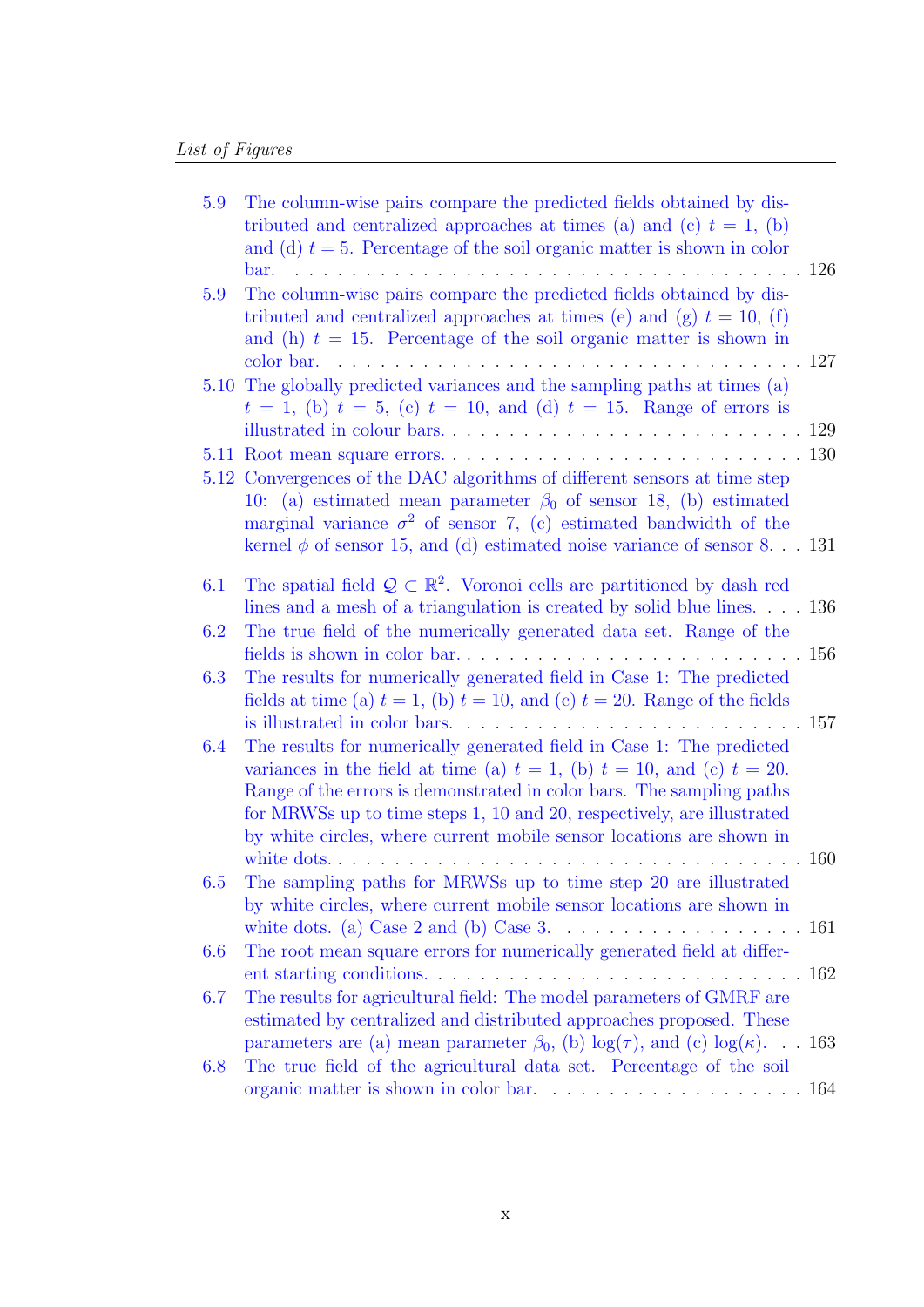| 6.9 The results for agricultural field: (a), (c) and (e) are the predicted         |
|------------------------------------------------------------------------------------|
| field at times $t = 1$ , $t = 5$ , and $t = 10$ , respectively. The predicted      |
| variances in the field at times (b) $t = 1$ , (d) $t = 5$ , and (f) $t = 10$ . The |
| sampling paths for MRWSs up to time steps 1, 5 and 10, respectively,               |
| are shown by white circles, where current mobile sensor locations are              |
| demonstrated in white dots.                                                        |
|                                                                                    |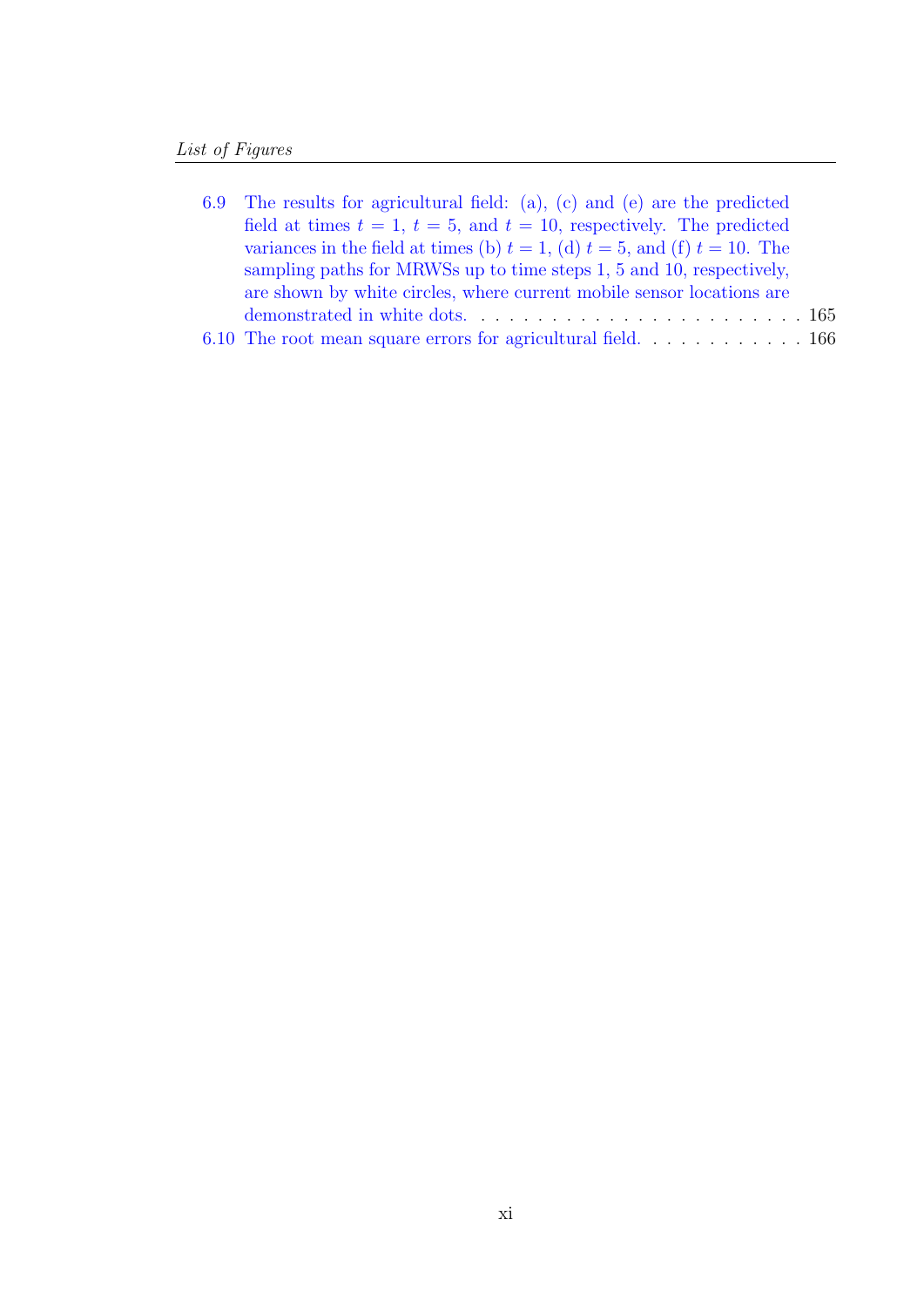# Acronyms and Abbreviations

| <b>WSN</b>    | Wireless Sensor Network                     |
|---------------|---------------------------------------------|
| <b>WSNs</b>   | Wireless Sensor Networks                    |
| GP            | Gaussian Process                            |
| GPs           | Gaussian Processes                          |
| <b>SWSN</b>   | <b>Stationary Wireless Sensor Network</b>   |
| <b>SWSNs</b>  | <b>Stationary Wireless Sensor Networks</b>  |
| <b>MRWSN</b>  | Mobile Robotic Wireless Sensor Network      |
| <b>MRWSNs</b> | Mobile Robotic Wireless Sensor Networks     |
| <b>MRWS</b>   | Mobile Robotic Wireless Sensor              |
| <b>MRWSs</b>  | Mobile Robotic Wireless Sensors             |
| <b>GMRF</b>   | Gaussian Markov Random Field                |
| RMSE          | Root Mean Square Error                      |
| <b>RMSEs</b>  | Root Mean Square Errors                     |
| ARMSE         | Average Root Mean Square Error              |
| ARMSEs        | Average Root Mean Square Errors             |
| <b>JOR</b>    | Jacobi Over-Relaxation                      |
| DAC           | Discrete-time Average Consensus             |
| $_{\rm H_2S}$ | Hydrogen Sulphide                           |
| <b>SPDE</b>   | Stochastic Partial Differential Equation    |
| МI            | Mutual Information                          |
| SA            | Simulated Annealing                         |
| OF            | Objective Function                          |
| MAC           | Medium Access Control                       |
| <b>VIED</b>   | Vietnam International Education Development |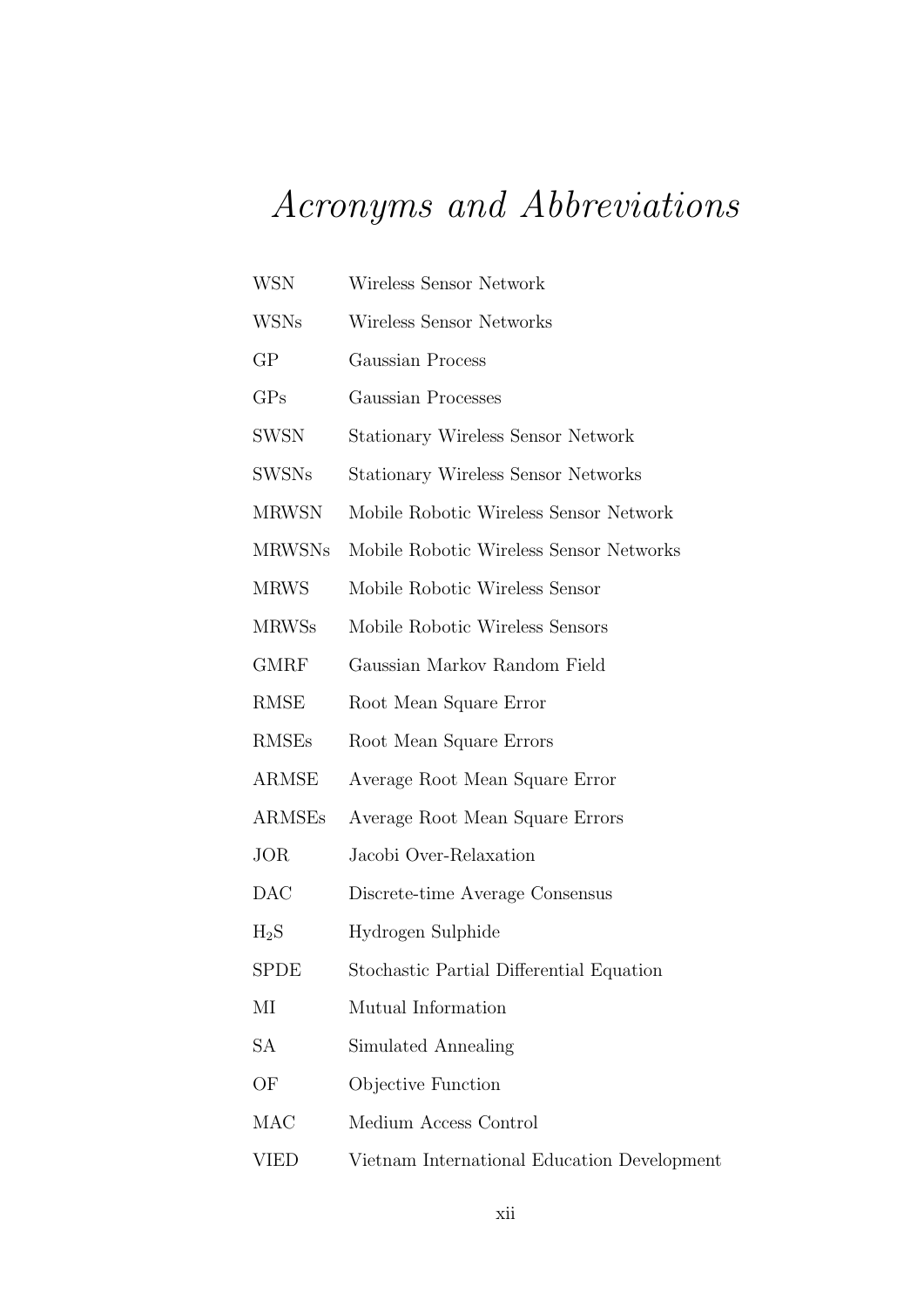| CAS.        | Center for Autonomous Systems                     |
|-------------|---------------------------------------------------|
| <b>FEIT</b> | Faculty of Engineering and Information Technology |
| UTS.        | University of Technology, Sydney                  |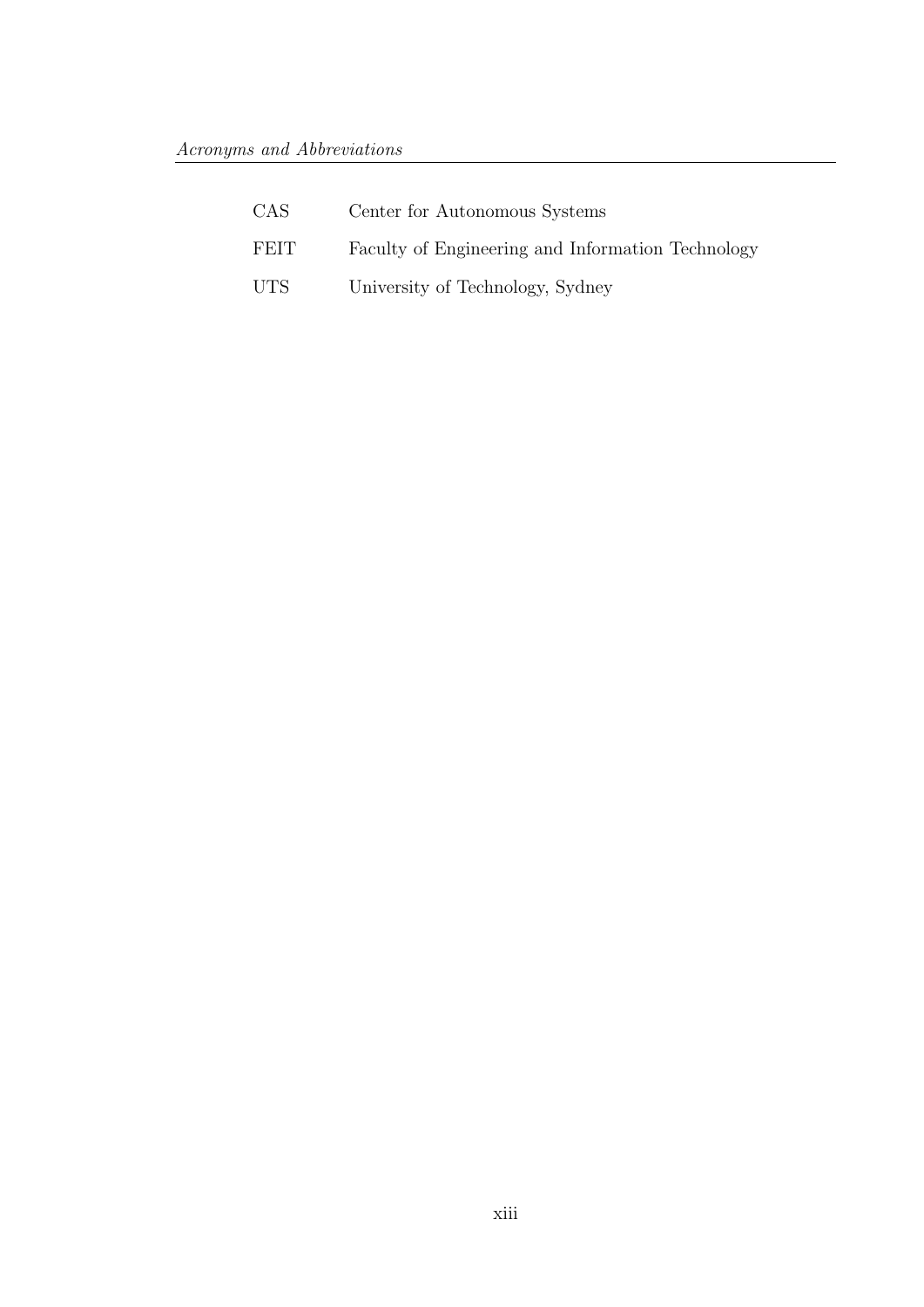#### UNIVERSITY OF TECHNOLOGY, SYDNEY

### Abstract

Faculty of Engineering and Information Technology Centre for Autonomous Systems

Doctor of Philosophy

### **Adaptive Sampling for Spatial Prediction in Wireless Sensor Networks** by Van Linh NGUYEN

Networks of wireless sensors are increasingly exploited in crucial applications of monitoring spatially correlated environmental phenomena such as temperature, rainfall, soil ingredients, and air pollution. Such networks enable efficient monitoring and measurements can be included in developing models of the environmental fields even at unobserved locations. This requires determining the number of sensors and their sampling locations which minimize the uncertainty of predictions. Therefore, the aim of this thesis is to present novel, efficient and practically feasible approaches to sample the environments, so that the uncertainties at unobserved locations are minimized. Gaussian process (GP) is utilized to statistically model the spatial field. This thesis includes both stationary wireless sensor networks (SWSNs) and mobile robotic wireless sensor networks (MRWSNs), and thus the issues are correspondingly formulated into sensor selection and sensor placement problems, respectively. In the first part of the thesis, a novel performance metric for the sensor selection in the SWSNs, named average root mean square error, which reflects the average uncertainty of each predicted location, is proposed. In order to minimize this NP-hard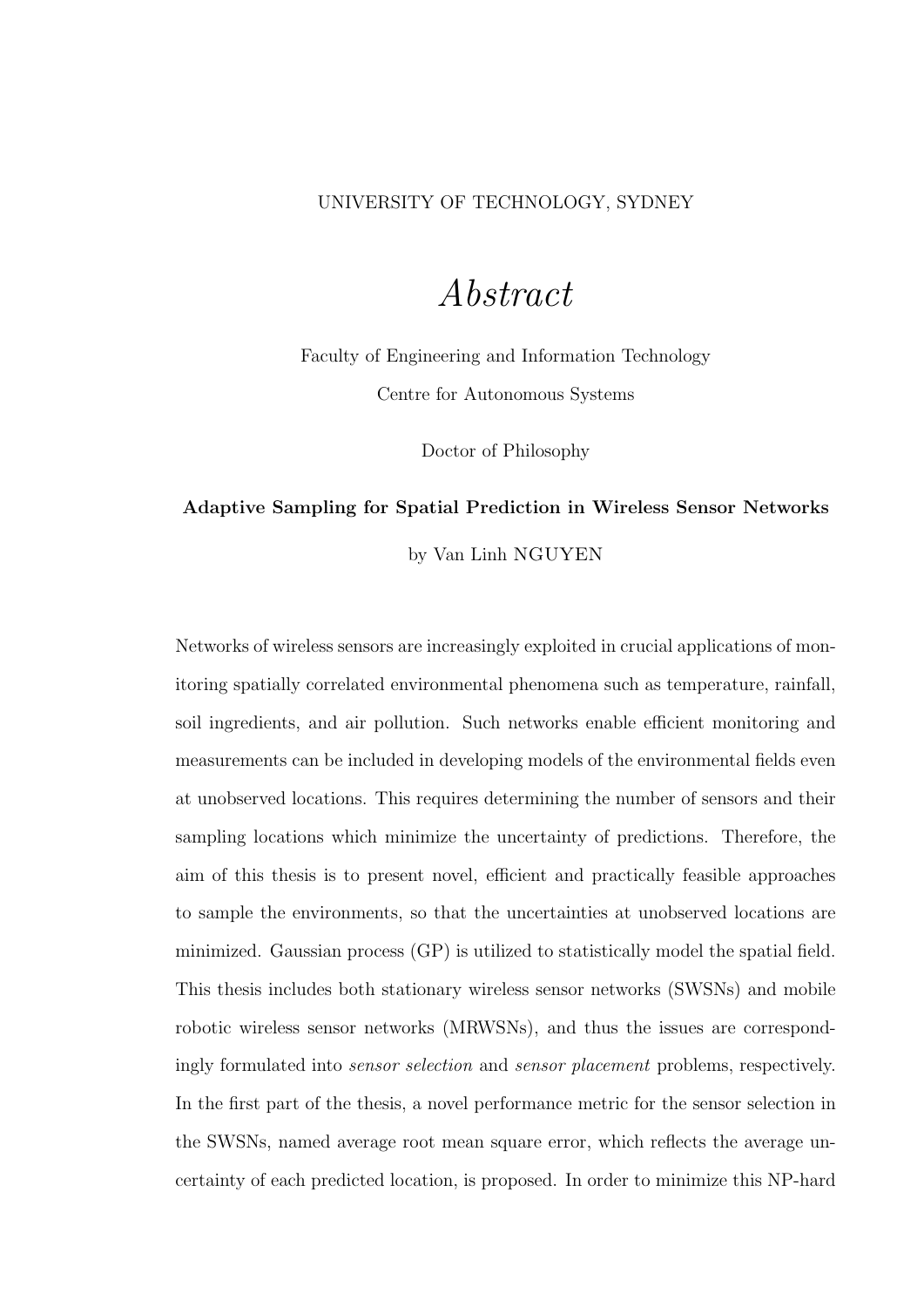#### Abstract

and combinatorial optimization problem, a simulated annealing based algorithm is proposed; and the sensor selection problem is effectively addressed. Particularly, when considering the sensor selection in constrained environments, e.g. gas phase hydrogen sulphide in a sewage system, a modified GP with an improved covariance function is developed. An efficient mutual information maximization criterion suitable for this particular scenario is also presented to select the most informative gaseous sensor locations along the sewer system. The second part of this thesis introduces centralized and distributed methods for spatial prediction over time in the MRWSNs. For the purpose of finding the optimal sampling paths of the mobile wireless sensors to take the most informative observations at each time iteration, a sampling strategy is proposed based on minimizing the uncertainty at all unobserved locations. A novel and very efficient optimality criterion for the adaptive sampling problem is then presented so that the minimization can be addressed by a greedy algorithm in polynomial time. The solution is proven to be bounded; and computational time of the proposed algorithm is illustrated to be practically feasible for the resource-constrained MRWSNs. In order to enhance the issue of computational complexity, Gaussian Markov random field (GMRF) is utilized to model the spatial field exploiting sparsity of the precision matrix. A new GMRF optimality criterion for the adaptive navigation problem is also proposed such that computational complexity of a greedy algorithm to solve the resulting optimization is deterministic even with increasing number of measurements. Based on the realistic simulations conducted using the pre-published data sets, it has shown that the proposed algorithms are superior with appealing results.